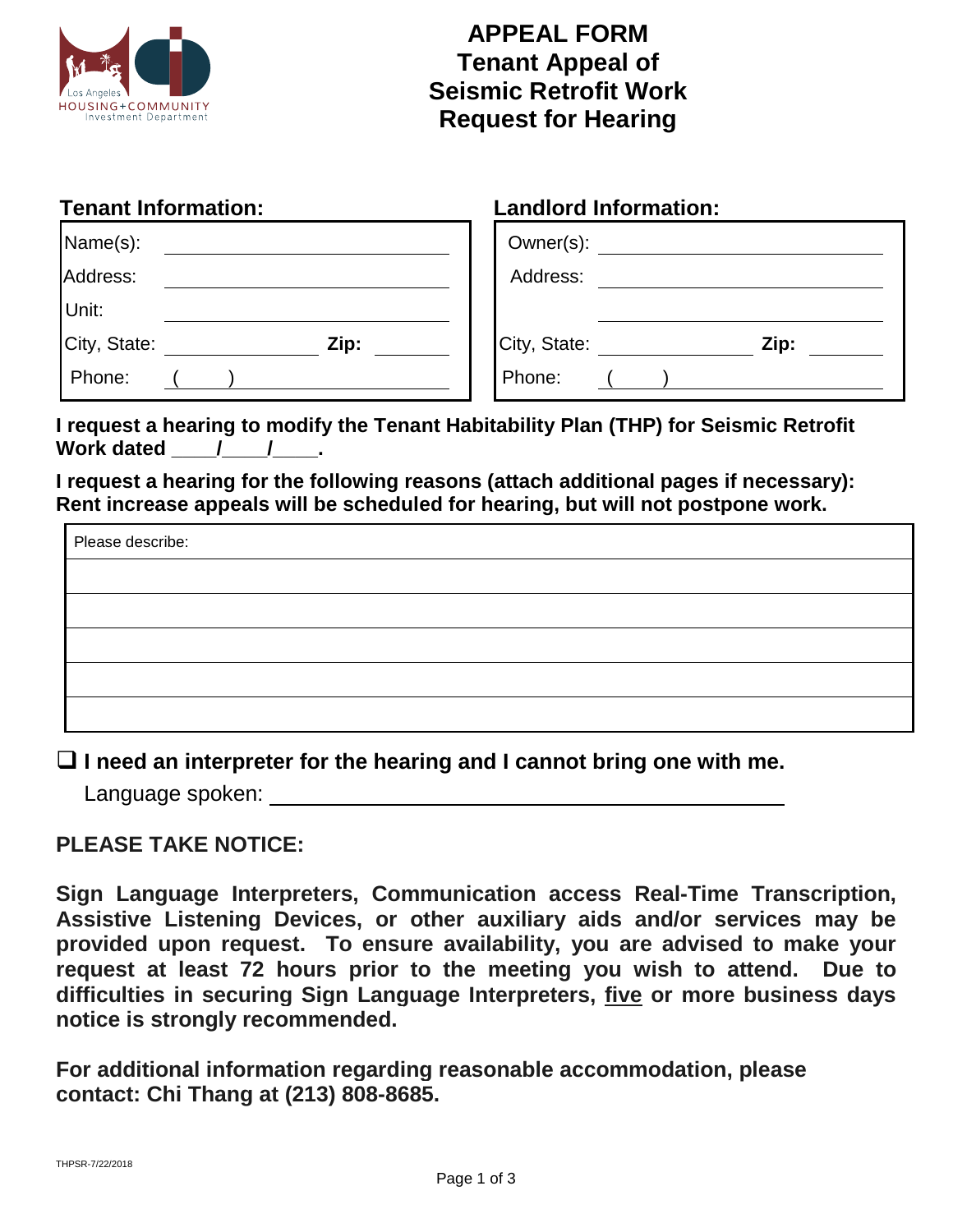

### **APPEAL FORM Tenant Appeal of Seismic Retrofit Work Request for Hearing**

# **\$35 Filing Fee [made payable to "City of Los Angeles – R.S.D."] (check one)**

 $\Box$  Check

### **Q** Money Order

Appeals must be filed within **15 calendar days** of the date your landlord served you with a copy of the THP and Notice of Seismic Retrofit Work.

Submit forms and fees to:

**Los Angeles Housing and Community Investment Department - Hearing Section P.O. Box 17340, Los Angeles, CA 90017-0340**

Or in person to any of its Public Counters (http://hcidla.lacity.org/PublicCounters)

For questions, call **(866) 557- RENT**.

**Q** Low Income Exemption (must complete affidavit on back of this page)

| Date:              |
|--------------------|
| Signature:         |
| <b>Print Name:</b> |

| HCID #:          | APN: |  |
|------------------|------|--|
| <b>Received:</b> | B۷:  |  |